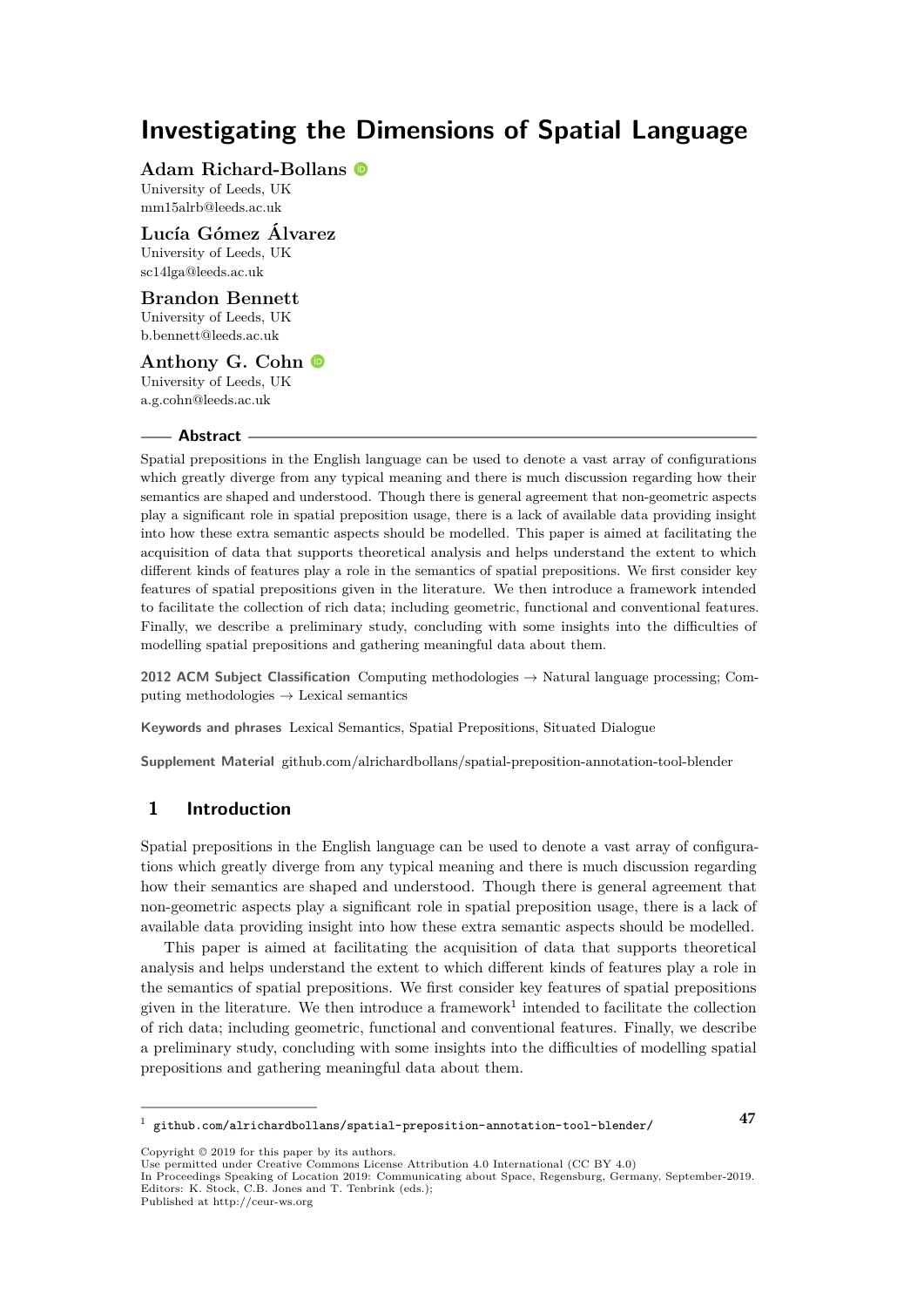# **2 Background**

Regarding the names of the objects being discussed we use *figure* (also known as: target, trajector, referent) to denote the entity whose location is important e.g. 'the **bike** next to the house' and *ground* (also known as: reference, landmark, relatum) to denote the entity used as a reference point in order to locate the figure e.g. 'the bike next to the **house**'.

## **2.1 Semantic Complexity**

Initial attempts to understand and model spatial language naturally focused heavily on geometry. However, as has been recognised in the past couple of decades, spatial constraints are not enough to fully characterise spatial prepositions [\[1,](#page-8-0) [5,](#page-8-1) [6,](#page-8-2) [10,](#page-8-3) [14\]](#page-9-0). The use of prepositions is determined by geometric, functional *and* conventional considerations, as evidenced in [\[5,](#page-8-1) [8,](#page-8-4) [10\]](#page-8-3).

Talmy [\[25\]](#page-9-1) introduced and highlighted the importance of 'force-dynamics' in language and cognition, considering the force interactions of objects as a primitive notion that pervades language through metaphor. This work inspired future researchers to pay more attention to the force interactions present; most notably in the investigations of [\[6,](#page-8-2) [10\]](#page-8-3) which considered the interactions of geometry and functionality in spatial semantics, in particular highlighting that the functional control of the ground over the figure strongly influences preposition usage.

Garrod et al. [\[10\]](#page-8-3) give the well-cited example that a pear may be considered as *in* a bowl when it is not even partially contained by the convex hull of the bowl  $-$  if it is sat on top of a pile of other pears in the bowl. We also see examples of this in our collected data. It has also been shown that the way objects are labelled and conceptualised affects preposition use. Coventry et al. [\[5\]](#page-8-1) found that when given exactly the same scene of an object on a plate/dish, humans will describe the configuration as *in* when the 'plate' is labelled as a dish, and *on* when labelled as a plate. It is suggested that this is due to the affordances associated with the concepts 'plate' and 'dish'.

Following [\[22\]](#page-9-2), we therefore believe that a full semantic account of spatial prepositions, particularly for *on* and *in*, ought to include distinct functional & conventional components in order to (1) be closely aligned with human usage and understanding and (2) aid automated interpretation and generation of spatial expressions.

#### **2.2 Related Work**

The work of Platonov & Schubert [\[21\]](#page-9-3) is closely aligned with the current work. In order to create and test a computational model of spatial prepositions they also generate 3D scenes to annotate. The annotations are created via two separate tasks, a 'Truth-Judgement Task' and a 'Description Task'. In both tasks participants are shown screenshots of the scene. In the truth judgement task participants are asked if a preposition is fitting for two objects, e.g. 'Is the cube on the table?', and respond by selecting an option from 'Yes', 'Rather Yes', 'Uncertain', 'Rather No', 'No'. In the Description Task participants are given an object, by referring to the object label e.g. 'Where is Pencil 1?', and asked to provide a description of the location of the object. On the whole, despite some minor deficiencies<sup>[2](#page-1-0)</sup>, this represents a valuable groundwork for our framework, which we enrich by supporting tasks in 3D environments (instead of screenshots) where participants can navigate the scenes and select objects. We believe that such additional features may be crucial for the integration of certain

<span id="page-1-0"></span><sup>2</sup> Many annotations were obtained from blocks world environments or simple uncluttered indoor scenes.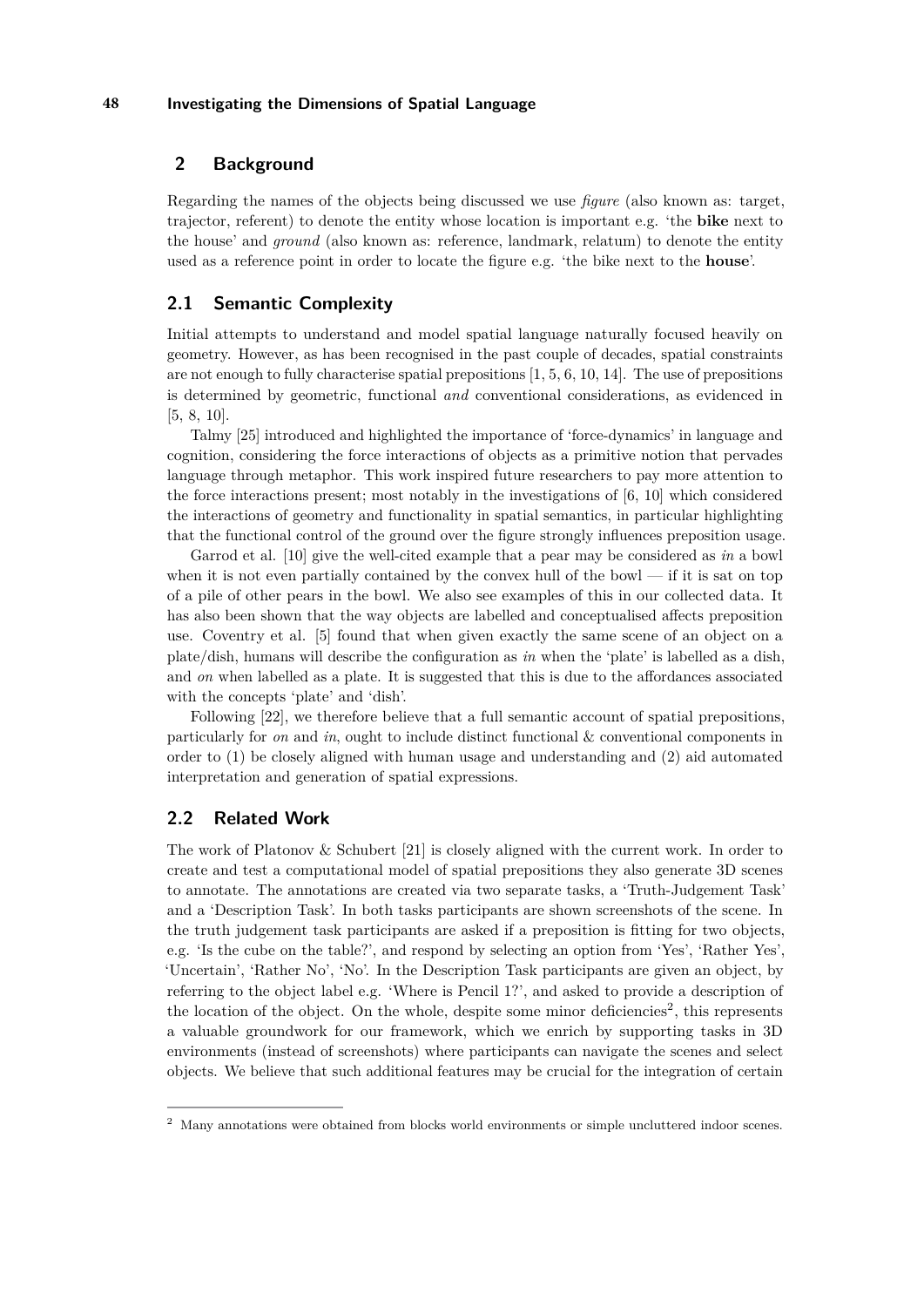#### **A. Richard-Bollans, L. Gómez Álvarez, B. Bennett, and A. G. Cohn 49**

pragmatic factors in different tasks as well as provide more flexibility for the exploration of borderline geometrical configurations. Moreover, Platonov & Schubert's framework does not seem to be intended for reuse by different projects.

There exist some wide-ranging annotated datasets, see [\[9,](#page-8-5) [27\]](#page-9-4), however the annotations are not restricted to spatial language and many of the datasets are image-based so extracting meaningful features is extremely difficult.

Many experimental studies have been conducted over the past couple of decades into particular aspects of spatial prepositions; however these are either image-based [\[2,](#page-8-6) [7,](#page-8-7) [15,](#page-9-5) [17,](#page-9-6) [19\]](#page-9-7) or in real environments [\[10,](#page-8-3) [20,](#page-9-8) [26\]](#page-9-9) where feature extraction is difficult; or in very constrained/simple environments [\[8,](#page-8-4) [11,](#page-8-8) [12,](#page-9-10) [16\]](#page-9-11).

Overall, we find that there is a lack of detailed geometric, functional and contextual data which hinders the capacity to properly investigate the semantic complexity of spatial prepositions and provide pragmatic analysis on how they are used to achieve communicative success.

# **3 Framework**

Our framework<sup>1</sup> is built on the [3](#page-2-0)D modelling software Blender<sup>3</sup>. This software allows 3D scenes to be created, which can then be converted into annotation environments using the built-in game engine. Scenes are easy to create, simply taking the given scene template and populating it with objects, see the GitHub repository<sup>1</sup> for instructions. See Figure [1](#page-2-1) for a screenshot of a scene from our study (some object labels have been added but were not visible for participants during the study). To allow for easy selection, objects in the scene are indivisible entities e.g. a table in the scene can be selected but not a particular table leg.

<span id="page-2-1"></span>

**Figure 1** Example Scene

Once a scene has been created, a python script is run in order to create distinct tasks from the scene. Two tasks that we used for our preliminary study are described below.

<span id="page-2-0"></span><sup>3</sup> <https://www.blender.org/>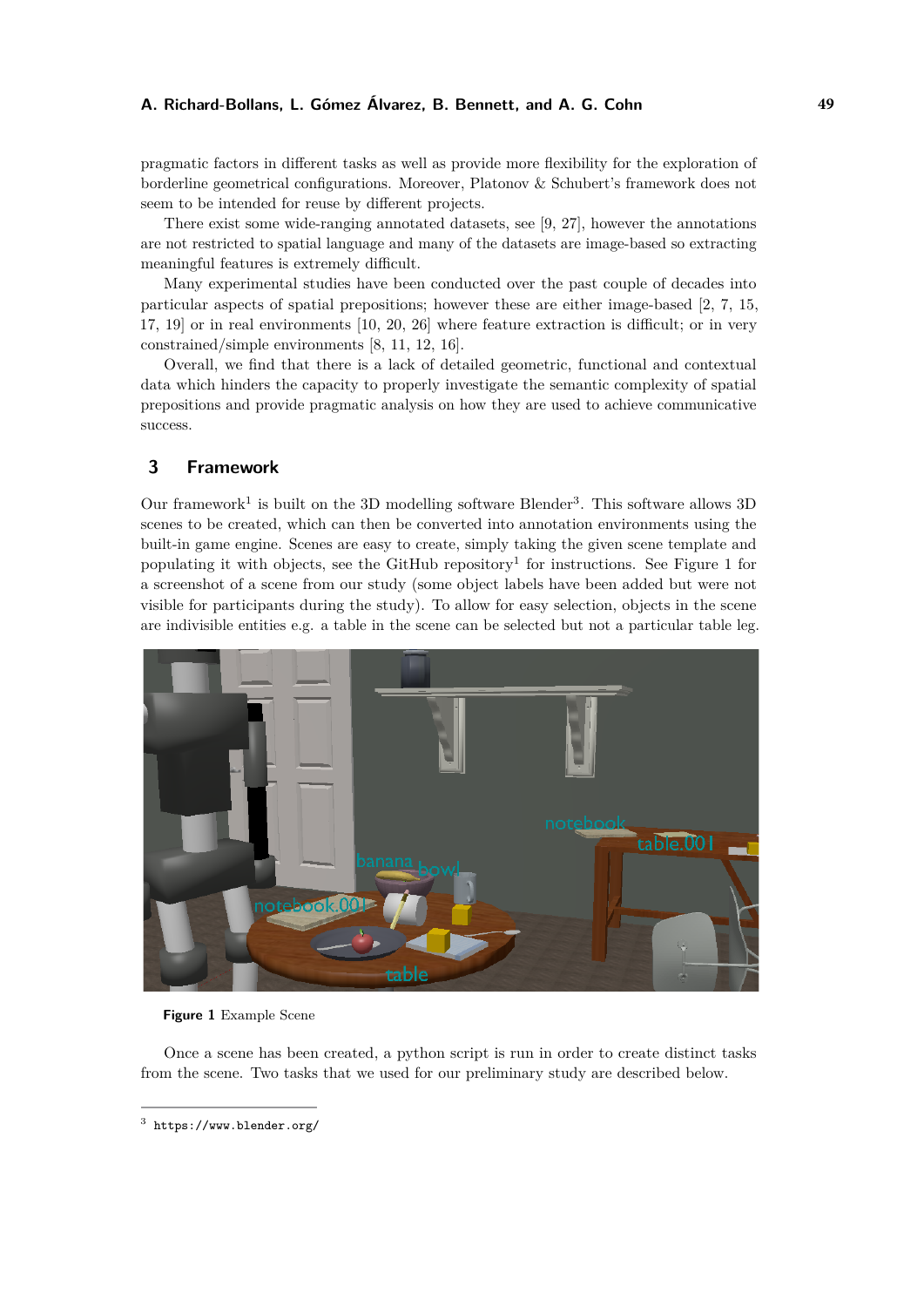## **3.1 Tasks**

The framework initially provides two distinct tasks with which our preliminary study was conducted — a Selection Task and a Description Task. The Selection Task was designed to efficiently collect large amounts of data regarding the semantics, with minimal pragmatic considerations. The Description Task provides more focused data which is intended to aid pragmatic analysis and test models of figure selection. In both tasks, participants are given a first person view of a scene which they can navigate using the mouse and keyboard.

In the Selection Task participants are given a preposition on screen and asked to select all figure-ground pairs in the scene which fit the preposition. Once they have selected all pairs they believe to be admissible they are shown another preposition and asked to repeat the process. As the output of each selection is a figure, preposition and ground no post-processing is required to identify these. In our preliminary study, we limited this task to prepositions we believe to have a functional component along with those prepositions that seem to act as a geometric counterpart: 'in', 'inside', 'on', 'on top of', 'against', 'over', 'under', 'above' and 'below'.

In the Description Task objects are highlighted and participants are able to type in a spatial description of the object. In our preliminary study we asked participants to give descriptions of the object locations using a definite description, in the format *figure* + *preposition* + *ground* e.g. 'the guitar by the bookshelf'. We also allowed the use of multiple prepositions if the participant deemed it necessary e.g. 'the cup on the table near the lamp'. In order to increase the number of annotations containing prepositions with a functional component, while still allowing participants a choice of natural descriptions, we asked participants to only use the prepositions in the Selection Task plus 'to the right of', 'to the left of', 'in front of', 'behind', 'near', 'next to', 'at'.

#### **3.2 Feature Extraction**

The use of virtual 3D environments allows for the extraction of a wide range of features that would not be immediately available in real-world or image based studies.

### **3.2.1 Geometric Features**

Geometric features (distance between objects, object size etc..) are relatively simple to extract. We made use of and adapted some existing  $\text{code}^4$  $\text{code}^4$  for this purpose, see [\[21\]](#page-9-3). The geometric features extracted are all quantitative rather than qualitative and some simplifications have been made. For example, we measured *containment* as the proportion of the bounding box of the figure that is shared with the bounding box of the ground. This measure may be improved by refining how the shared volume is calculated (e.g. by using convex hulls rather than bounding boxes) or by distinguishing separate parts of the ground where overlaps with the figure are more important (e.g. the *containable inside* [\[4\]](#page-8-9) of the ground). However, calculations involving convex hulls can become computationally expensive and automated demarcation of such salient parts of objects is a non-trivial task.

<span id="page-3-0"></span> $^4$  [https://github.com/gplatono/SRP/tree/master/blender\\_project](https://github.com/gplatono/SRP/tree/master/blender_project) Date Accessed:  $22/11/2018$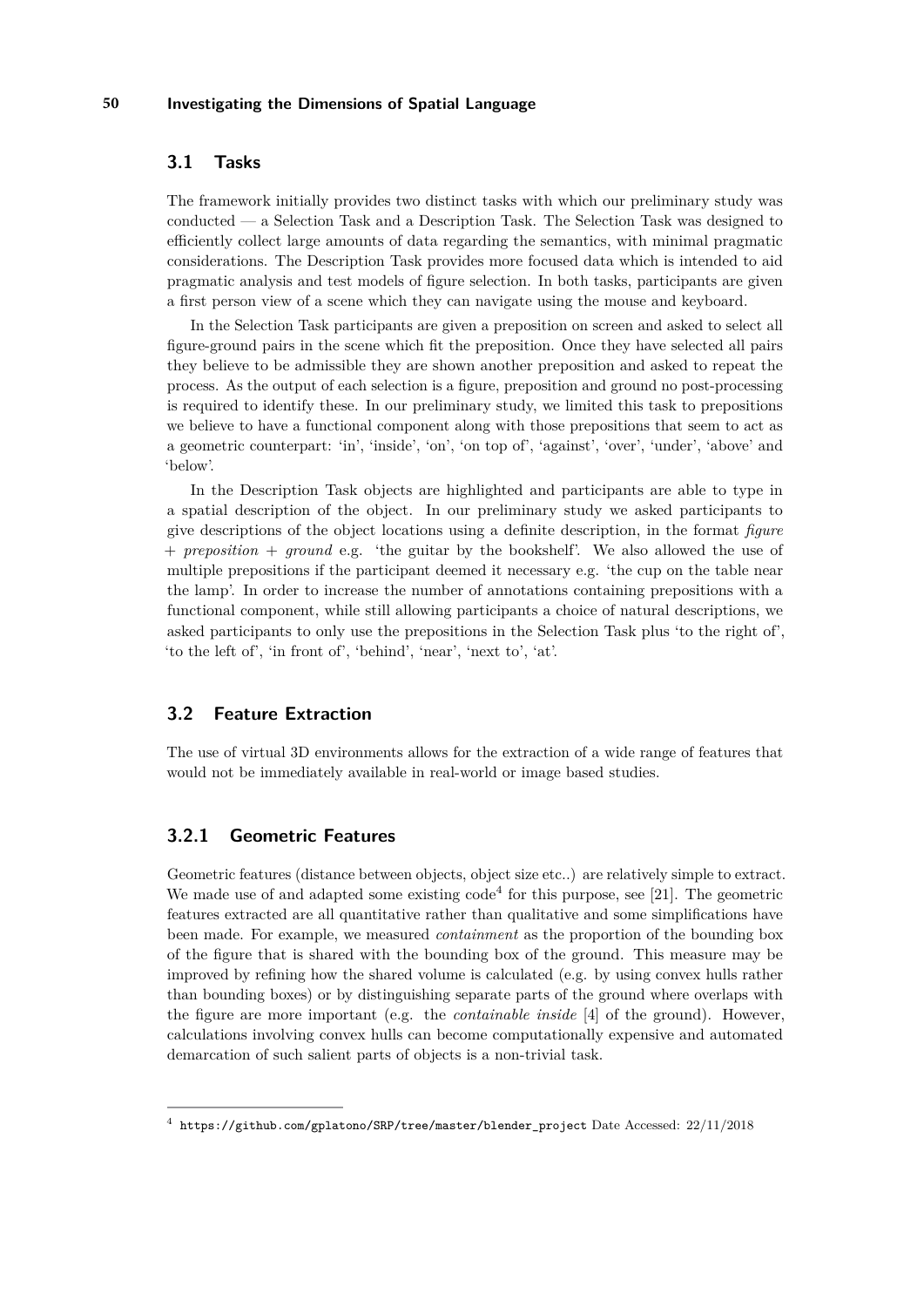### **3.2.2 Functional Features**

There are two particular functional notions that appear over and over in the literature: 'support' and 'location control'. It is often considered that 'on' expresses the functional notion of 'support' while 'in' expresses 'location control' [\[3\]](#page-8-10). We take 'support' to express that the ground impedes motion due to gravity of the figure, while 'location control' expresses that moving the ground moves the figure. By including these features in our data we hope to provide significant support for the theories of [\[6,](#page-8-2) [10\]](#page-8-3). Rather than attempting to formally define these notions, as in [\[13\]](#page-9-12), following Sloman [\[23\]](#page-9-13) we quantified these notions via *simulation* using Blender's built-in physics engine. To assess the degree to which a ground gives support to a given figure, we measure the change in vertical position of the highest point of the figure when the ground is removed from the scene. We then normalised this measure by dividing by the height of the ground.

For simplicity, we have used this support measure as a proxy for location control as it is easier to quantify and calculate from a scene. Further, the notions are conceptually quite similar and there are findings to suggest that the notions of containment and support are closely related in humans' conceptual framework [\[18\]](#page-9-14).

#### **3.2.3 Conventional Features**

In order to assess the degree to which non-contextual features affect preposition use, we used ConceptNet [\[24\]](#page-9-15) to gather object properties. ConceptNet is a large-scale relational knowledge base for commonsense knowledge, taking information from multiple crowd-sourced projects. Currently, we only considered a single commonsense feature — to discern whether the ground object is considered a *container*. To do this, for a given ground, we extracted the weight of the 'IsA' edge between the ground and the concept 'container'.

# **4 Preliminary Study**

In this section we describe a preliminary study carried out with our framework and discuss the results. See the GitHub repository<sup>1</sup> for the collected data.

We created three separate virtual indoor environments which were each limited to around 60 household objects. Each scene contained a robot and for the Description Task the participants were asked to describe the objects in such a way that the robot would pick up the correct object in order to bring it to them. We chose to only highlight objects which were not uniquely identifiable in the scene by their name i.e. where there were multiple objects of the same type in the scene.

#### **4.1 Session & Resulting Data**

To carry out the study we hosted a session in one of our computing labs and invited participants from across the university campus to take part<sup>[5](#page-4-0)</sup>. We asked participants to complete either the Selection Task or Description Task in one of our scenes. Participants were given a brief introduction to the study and instructions on how to complete the given task along with explanations of key terminology<sup>[6](#page-4-1)</sup>. All participants were asked to create

<span id="page-4-0"></span><sup>&</sup>lt;sup>5</sup> Ethics Approval Code: 271016/IM/216. Participants were given the incentive of free pizza.

<span id="page-4-1"></span> $6$  See GitHub repository<sup>1</sup> for instructions that were given.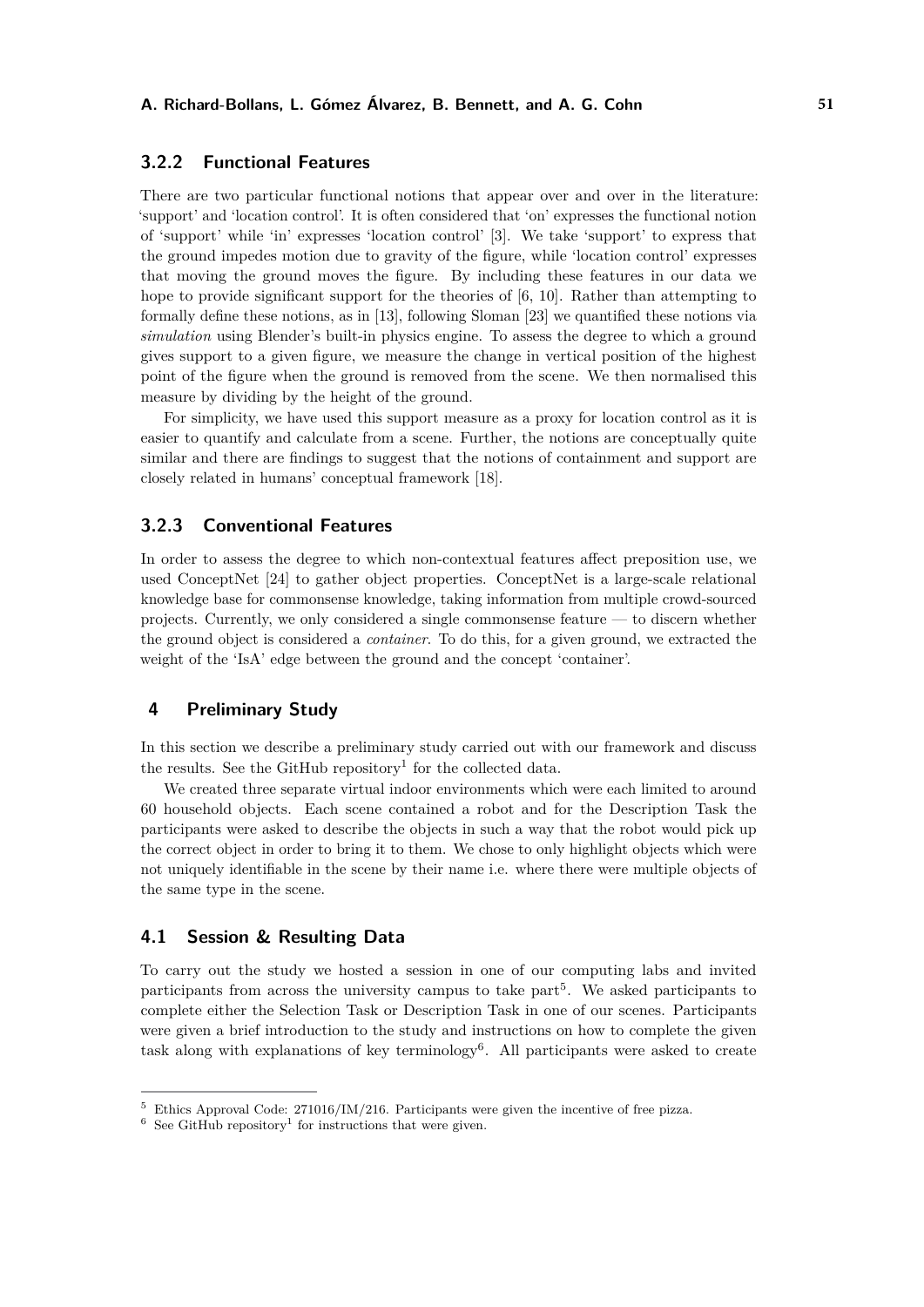<span id="page-5-0"></span>**Table 1** Selection Task: Total number of selections made for each preposition & the number of distinct configurations selected

| Preposition                | Above | Over | <b>Below</b> | Under | Against | In  | Inside | Оn  | On top of |
|----------------------------|-------|------|--------------|-------|---------|-----|--------|-----|-----------|
| Selections                 | 103   | Tр   | 32           |       | 53      | 27  | 29     | 208 | 171       |
| Distinct<br>Configurations | 83    | 14   | 30           | 65    | 46      | G1. |        | 149 | 91        |

annotations for ten minutes. 23 native English speakers participated, of whom 13 performed the Selection Task and 10 performed the Description Task.

For the Selection Task only minimal cleaning of the data was required. We removed one user that appeared to give selections at random (52 Selections). We also removed annotations repeated by the same user (153 Selections), annotations in which the same object was selected for figure and ground (19 Selections) and also annotations where a user had selected a pair of objects twice but reversing the figure-ground selection (11 Selections). Also, during the study participants stated that they had wanted to select the room to say there was objects 'in' or 'inside' it. We therefore removed annotations that we believe were intended for this purpose (4 Selections). Post-cleaning, we obtained 709 annotations in the Selection Task; see Table [1](#page-5-0) for a breakdown of selections by preposition.

We obtained 245 annotations in the Description Task. We did not clean this data in any way but singled out 'simple' descriptions (consisting of a single figure, ground and preposition) to make analysis easier. We applied the off-the-shelf NLTK[7](#page-5-1) Part-Of-Speech (POS) tagger, which labels each individual word with a POS tag, to find the simple descriptions. We added some hard-coded rules to deal with prepositional phrases of more than one word which are present in our data. This left some issues regarding more complex noun phrases e.g. 'the book on the square table' where the parser identifies three nouns — 'book', 'square' and 'table'. However, on the whole most of the simple phrases were identified and the phrases identified as 'simple' were indeed simple. There are 114 such 'simple' descriptions.

In the following sections we look at potential insights gained from the preliminary study, focusing on 'in' and 'on'.

## **4.2 Selection Task**

#### **Containment & Containers**

Apart from the exception of the bookcase, regardless of the geometric and functional relations, users annotating our scenes would only select 'in' for a pair of objects if the ground was a *container*[8](#page-5-2) . We believe this sort of insight is potentially useful for systems aiming to generate realistic natural language expressions and in making pragmatic inferences related to possible descriptions of an object.

#### **Similarity of 'in' & 'on'**

We found that there was significant overlap between 'in' and 'on'. This highlights some of the complexity of modelling this language; borderline scenarios are common and often more than one preposition can be used in a given situation. Out of the 15 distinct configurations

<span id="page-5-1"></span><sup>7</sup> <http://www.nltk.org/> Date Accessed: 05/11/18

<span id="page-5-2"></span><sup>8</sup> We call an object a container if there exists an 'IsA' edge between it and 'container' in ConceptNet.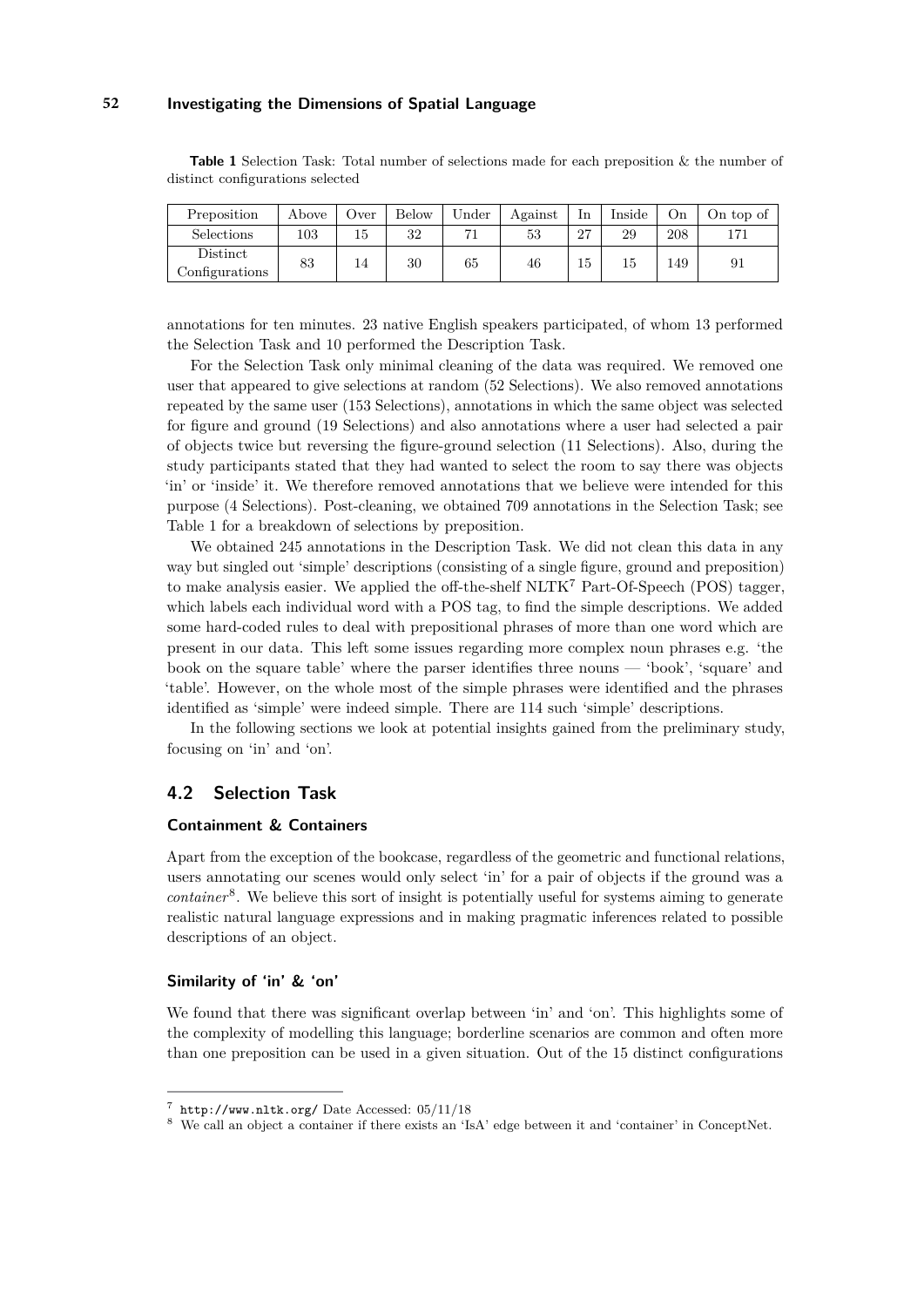#### **A. Richard-Bollans, L. Gómez Álvarez, B. Bennett, and A. G. Cohn 53**

|             |     | Proximity | Containment |        |         |    |        |
|-------------|-----|-----------|-------------|--------|---------|----|--------|
| Preposition | On. | On top of | In          | Inside | Against | In | Inside |
| Correct     | 25  |           | 6           |        |         | 6  |        |
| Incorrect   | 27  |           |             |        |         |    |        |
| Unmatched   | २   |           |             |        |         |    |        |

<span id="page-6-0"></span>**Table 2** Success of simple models

that were selected as 'in', 12 of them were also selected as 'on'. We believe there were two main reasons for this: ambiguity of the ground's role as a container  $\&$  the ground being a container but the relationship between figure and ground being typical for 'on'. For five of these configurations it is ambiguous whether the ground is a 'container' e.g. books were labelled as both 'in' and 'on' the bookcase/shelf. We believe this may partly be explained by synecdoche i.e. the bookcase is being used to refer to one of its particular shelves which the book is on. We also believe this is partly due to the fact that 'in' is generally used where the ground is a *container*, and it is somewhat ambiguous as to whether a bookcase is a container or not and therefore whether 'in' or 'on' is suitable. For another five of these configurations the ground is a container, but the relationship between the figure and ground is near the typical notion for 'on', for example 'banana' and 'bowl' in Figure [1.](#page-2-1)

#### **Location Control & Support**

A key aspect that we wanted to analyse was the role of functional features. Support appears important to 'on' — the average value of support for 'on' was 0.72 compared to an average for all prepositions of 0.41. However, this measure by itself was not indicative of 'in', having an average value of 0.4. We believe, however, that this measure will be more informative in a more nuanced model that accounts for the distinct but related meanings, or *polysemes*, of 'in'. These results suggest that refinements of our data collection are necessary in order to make any significant claims.

The Selection Task relied on the thoroughness of participants in selecting all admissible configurations for each preposition, however we found that our scenes likely contained too many objects for this to be a reliable outcome for every participant. This hampered our efforts to provide any significant analysis.

## **4.3 Description Task**

#### **Detailed Semantics & Communicative Success**

Many computational models of spatial prepositions achieve some success when only accounting for relatively simple geometric features. It is evident that in order to locate items when given a spatial description (given that all the objects in the scene are known), one can usually achieve a high degree of accuracy without a detailed semantic model. We expect that, when given a locative expression, these sorts of models would often be sufficient to locate the figure.

Moreover, though prepositions may encode a large amount of information and the speaker's choice of preposition is dependent on many features, some often imply proximity and this alone can be useful in locating the figure object. We imagine that 'in','on','by','at' and 'against' expressions can often be successfully decoded by only considering proximity to the ground.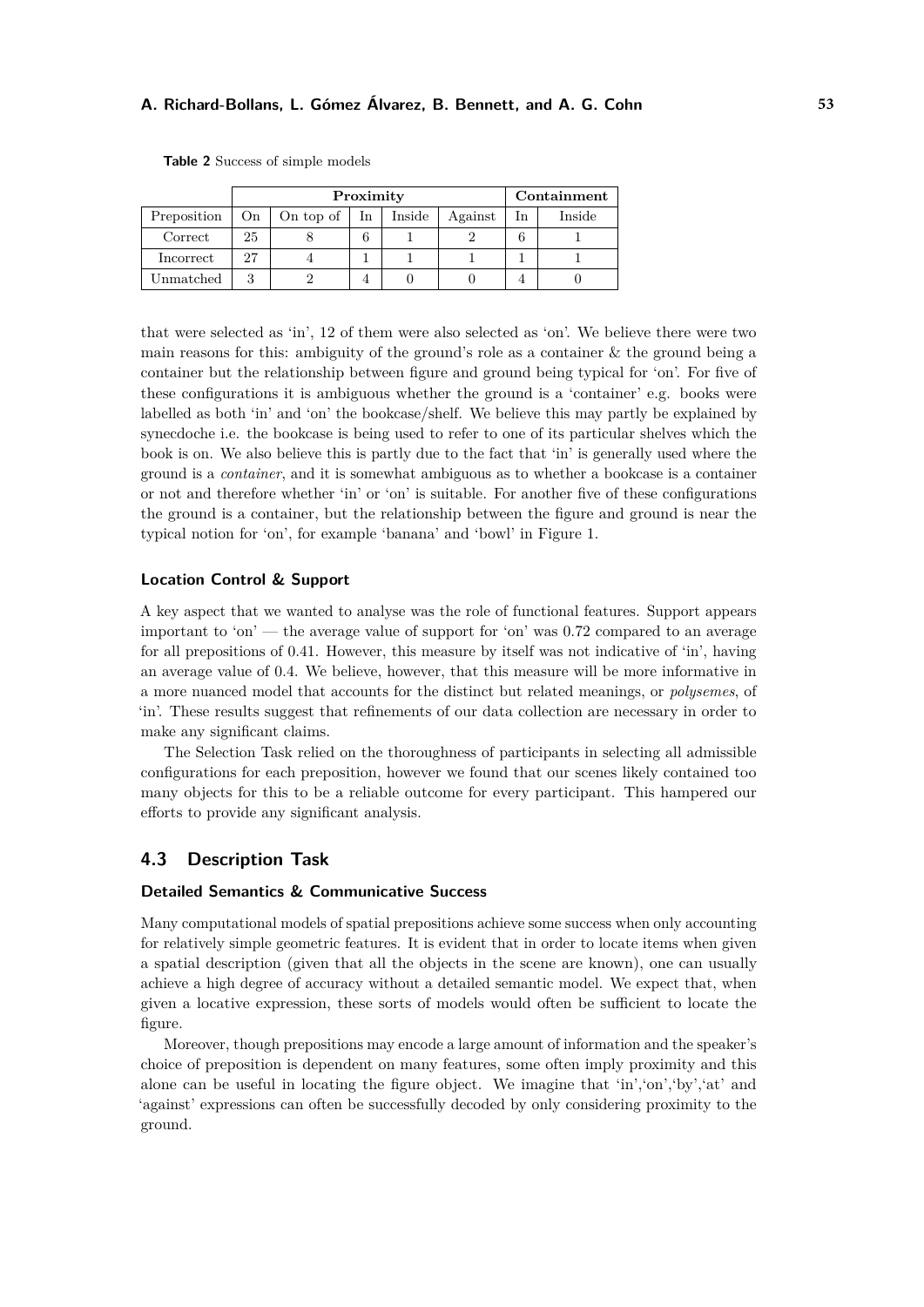To test this we constructed simple models that would take a definite description as input and output an object from the scene. Given an expression '*figure* + *preposition* + *ground*' e.g. 'the book on the table', the models would first find all possible figure-ground pairs e.g. all possible books and tables in the scene. The Proximity Model would then output the figure object where the pair has the shortest distance. The Containment Model would output the figure object where the pair has the highest degree of containment. See Table [2](#page-6-0) for the results of these models<sup>[9](#page-7-0)</sup>.

Note that due to the ambiguous nature of many of the given descriptions (discussed below), it is not possible to give an accurate measure of the success of these models. These results, however, indicate that simple strategies can often be successful.

Though in general simple solutions can be useful for the problem of figure selection in indoor environments, it is clear there are situations where more nuance in the model would be necessary. It is also not clear that such simple models would be robust enough to be reusable across different domains and tasks. Moreover, we expect that a more detailed picture is necessary for the purposes of language generation. However, we need to conduct further studies to clarify this.

#### **Pragmatics & Overcoming Ambiguity**

We hoped that participants would give descriptions that were ambiguous (e.g. 'the book on the table' where there are two instances of a book on a table) that would be unambiguous in practice due to pragmatic considerations. Such pragmatic considerations may encapsulate a wide variety of world-knowledge, from relatively shallow features such as object occlusion to more task-dependent and commonsense factors such as proximity of an object to the speaker, as well as semantic knowledge, such as the acceptability of potential descriptions.

When analysing the 'simple' descriptions given by participants (containing only one preposition), even as a human, many appear genuinely ambiguous e.g. 'the notebook on the table' in Scene 2 (see Figure [1\)](#page-2-1). This could be as a result of participants not being fully aware of all the objects in the scene, not having properly read the instructions or that the aim of the task was not made clear enough. Further, to discern pragmatic strategies used by participants it is necessary to focus on a specific pragmatic aspect as otherwise the problem is too varied and complex. As a result, we were unable to provide any meaningful pragmatic analysis. Further study is necessary and modifications need to be made in order to ensure the collected data is useful in future.

## **5 Conclusions**

In this paper we have introduced our framework for collecting data on spatial prepositions and discussed a preliminary study conducted. By creating a framework that allows for the collection of rich data on spatial prepositions which includes geometric, functional and conventional features, we intend to begin a process of providing large-scale support for theoretical claims in the field, which will hopefully help not only to clarify their semantics but also to develop appropriate strategies to model them. Along these lines, our preliminary study has given some tentative insights and highlighted aspects of our data collection methodology that need further refining.

<span id="page-7-0"></span><sup>&</sup>lt;sup>9</sup> Objects were unmatched where a suitable ground was not recognised.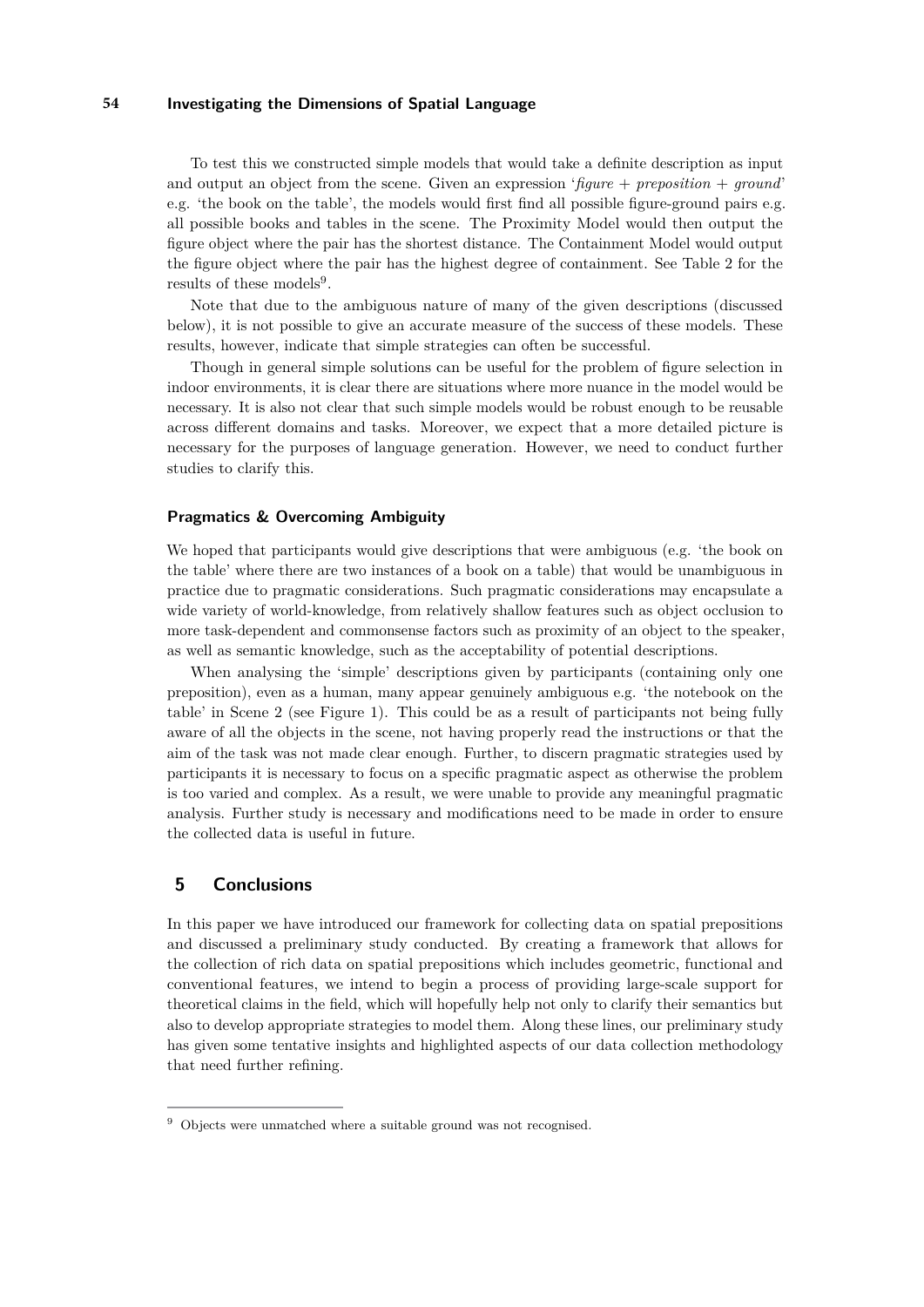#### **A. Richard-Bollans, L. Gómez Álvarez, B. Bennett, and A. G. Cohn 55**

## **6 Future Work**

In order to build upon the current work, based on some of the discussion provided here, we are extending and improving upon the existing framework and running further studies. We have split the Selection Task into two separate tasks so that we can provide a more meaningful and robust analysis. One task shows participants a specific configuration and asks which prepositions could be used to describe it. This means that we are less reliant on participants being thorough and also can collect non-instances of a preposition. A second task shows participants a ground object as well as potential figure objects and asks them to select the figure object that best fits a given preposition. This will allow us to directly assess how features influence the typicality of spatial prepositions. The data collected in these first two tasks will be used to inform a prototype dialogue system that will be implemented in a description task. This task will take the form of a game, such as the user providing descriptions to collect objects in a scene for some task where they are given a score based on their performance. Our prototype system will be used to interpret the user's description and if it guesses correctly, the object will disappear from the scene and be added to the users inventory. Finally, in order to facilitate larger ongoing studies, we have created an updated web version of our framework which is currently online<sup>[10](#page-8-11)</sup>.

#### **References**

- <span id="page-8-0"></span>**1** John A Bateman, Joana Hois, Robert Ross, and Thora Tenbrink. A linguistic ontology of space for natural language processing. *Artificial Intelligence*, 174(14):1027–1071, 2010.
- <span id="page-8-6"></span>**2** Melissa Bowerman and Erik Pederson. Topological relations picture series. In *Space stimuli kit 1.2*, page 51. Max Planck Institute for Psycholinguistics, 1992.
- <span id="page-8-10"></span>**3** Laura Carlson, Emile Van der Zee, and Emile Zee. *Functional features in language and space: insights from perception, categorization, and development*, volume 2. Oxford University Press on Demand, 2005.
- <span id="page-8-9"></span>**4** Anthony G Cohn, David A Randell, and Zhan Cui. Taxonomies of logically defined qualitative spatial relations. *Journal of human-computer studies*, 43(5-6):831–846, 1995.
- <span id="page-8-1"></span>**5** Kenny R. Coventry, Richard Carmichael, and Simon C. Garrod. Spatial prepositions, objectspecific function, and task requirements. *Journal of Semantics*, 11(4):289–309, 1994.
- <span id="page-8-2"></span>**6** Kenny R Coventry and Simon C Garrod. *Saying, seeing and acting: The psychological semantics of spatial prepositions*. Psychology Press, 2004.
- <span id="page-8-7"></span>**7** Kenny R. Coventry, Mercè Prat-Sala, and Lynn Richards. The Interplay between Geometry and Function in the Comprehension of Over, Under, Above, and Below. *Journal of Memory and Language*, 44(3):376–398, 2001.
- <span id="page-8-4"></span>**8** Michele I Feist and Derdre Gentner. On plates, bowls, and dishes: Factors in the use of English IN and ON. In *Proc 20th annual meeting of the cognitive science society*, pages 345–349, 1998.
- <span id="page-8-5"></span>**9** Francis Ferraro, Nasrin Mostafazadeh, Ting-Hao, Huang, Lucy Vanderwende, Jacob Devlin, Michel Galley, and Margaret Mitchell. A Survey of Current Datasets for Vision and Language Research. *arXiv:1506.06833 [cs]*, 2015.
- <span id="page-8-3"></span>**10** Simon Garrod, Gillian Ferrier, and Siobhan Campbell. In and on: investigating the functional geometry of spatial prepositions. *Cognition*, 72(2):167–189, September 1999.
- <span id="page-8-8"></span>**11** Dave Golland. *Semantics and Pragmatics of Spatial Reference*. PhD Thesis, University of California, Berkeley, USA, 2013.

<span id="page-8-11"></span> $^{10}$ [http://adamrichard-bollans.co.uk/spatial\\_language\\_project.html](http://adamrichard-bollans.co.uk/spatial_language_project.html)